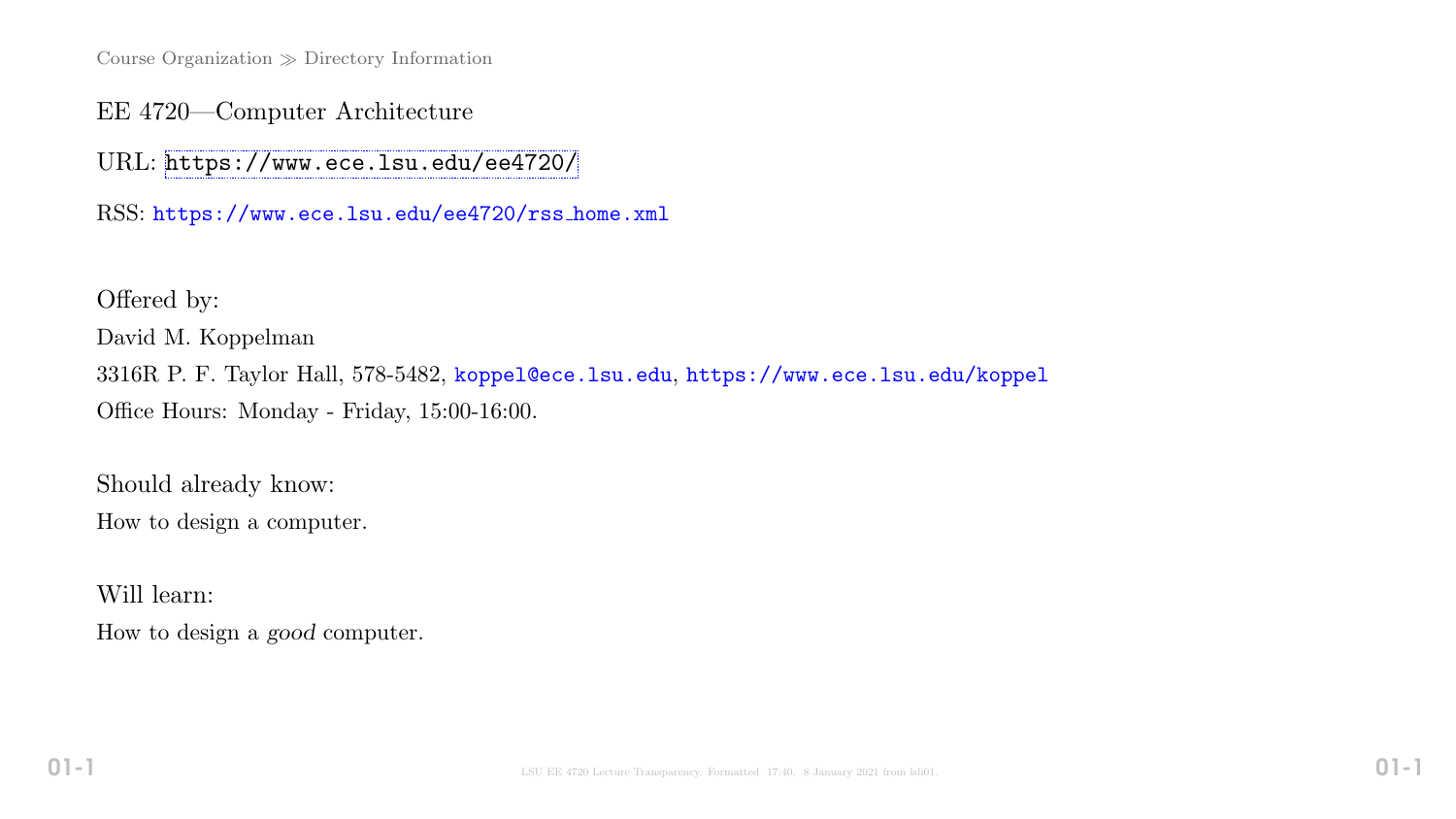Course Organization  $\gg$  Course Content

#### Prerequisites By Course:

EE 3752, Microprocessor Systems, and EE 3755, Computer Organization.

Prerequisites By Topic:

- Logic design.
- Computer organization.
- Assembly-language programming.

## Optional Text

"Computer architecture, a quantitative approach," John L. Hennessy & David A. Patterson, or "Computer organization & design," David A. Patterson & John L. Hennessy.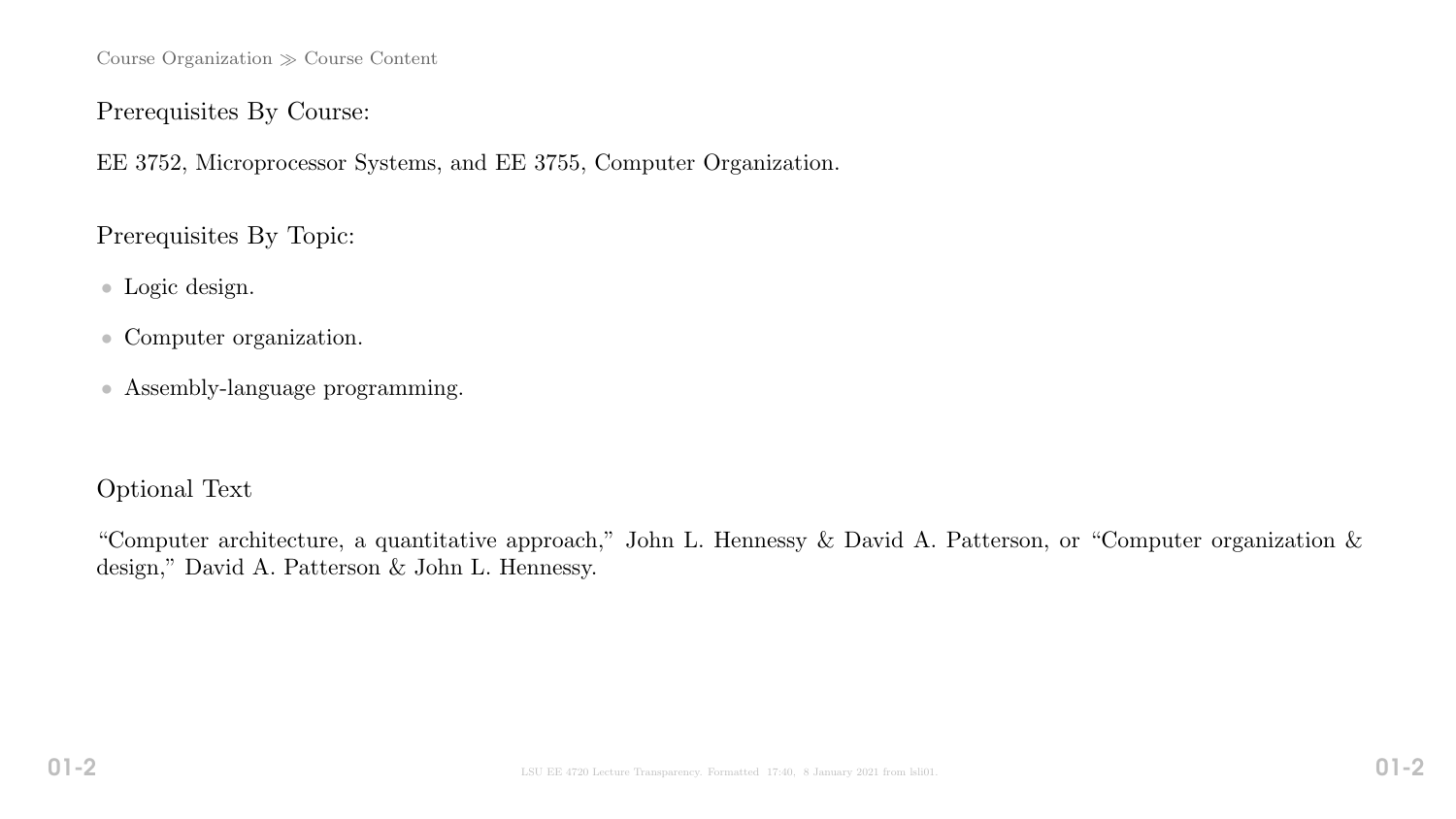#### Course Organization  $\gg$  Course Content

#### Course Content

Topics that cover modern general-purpose microprocessors:

- CPU pipelined implementations.
- Instruction set families: RISC (←− normal), CISC (←− old-fashioned), VLIW (←− still niche).
- Code optimization and performance.
- Benchmarks, and when to believe them.
- Implementing interrupts and floating point operations.
- Single-core parallelism: pipelining, superscalar, vector instructions.
- Basic parallel computer organizations: multi-core, cluster.
- Branch prediction and related techniques.
- Dynamic scheduling.
- Caches and memory.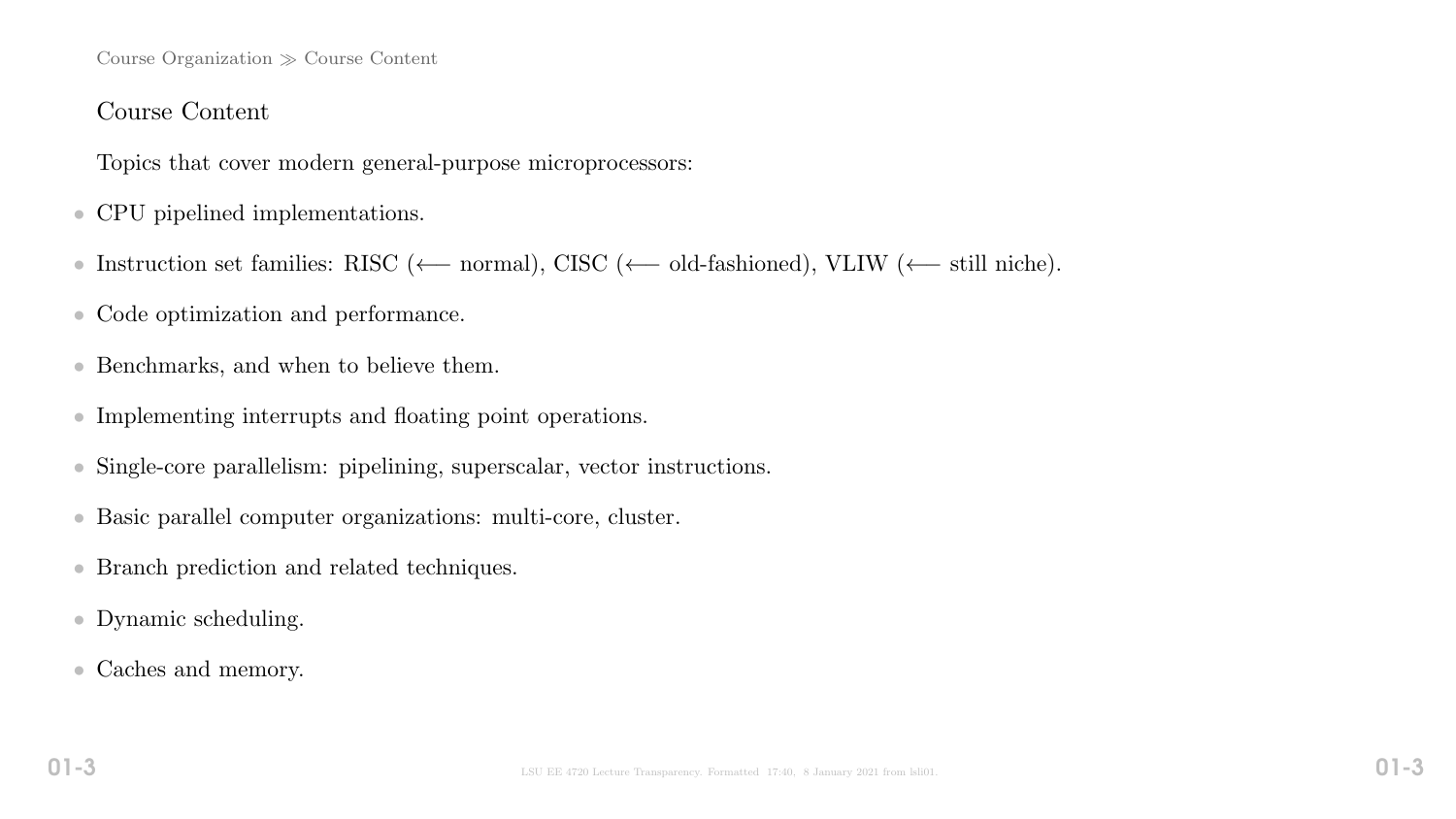Course Organization  $\gg$  Graded Material

Graded Material

Midterm Exam, 40%

Fifty minutes, closed book.

Final Exam, 40%

Two hours, closed book.

Yes, it's cumulative.

Homework, 20%

Written and computer assignments.

Lowest grade or unsubmitted assignment dropped.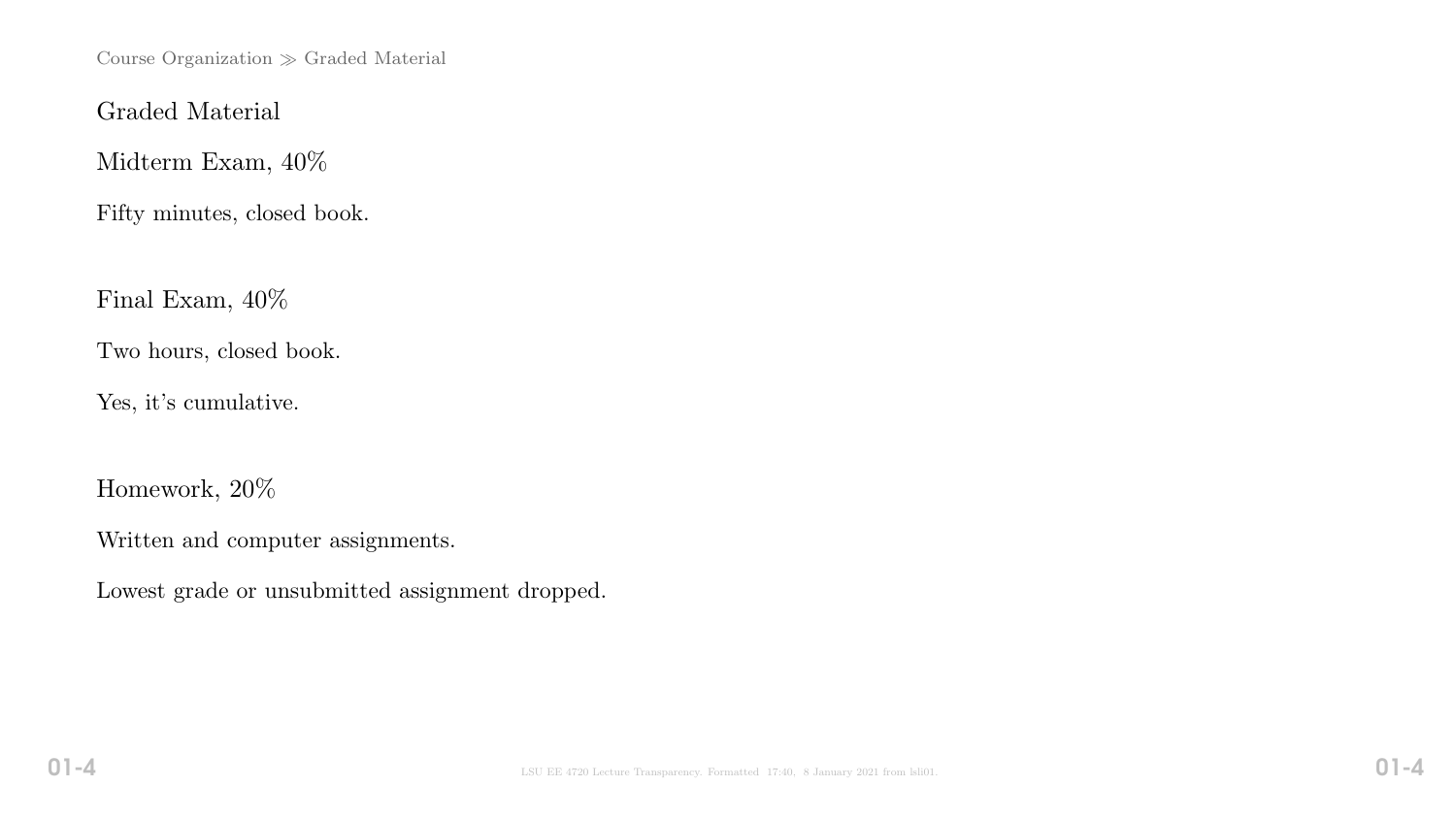Course Organization  $\gg$  Course Usefulness

#### Course Usefulness

#### Material in Course Needed For:

- General-purpose processor designers and testers.
- Special-purpose processor designers and testers.
- Compiler writers.
- Programmers of high-performance systems, including games, ML engines.
- Developing exploits for low-level vulnerabilities.
- Answering job interview questions.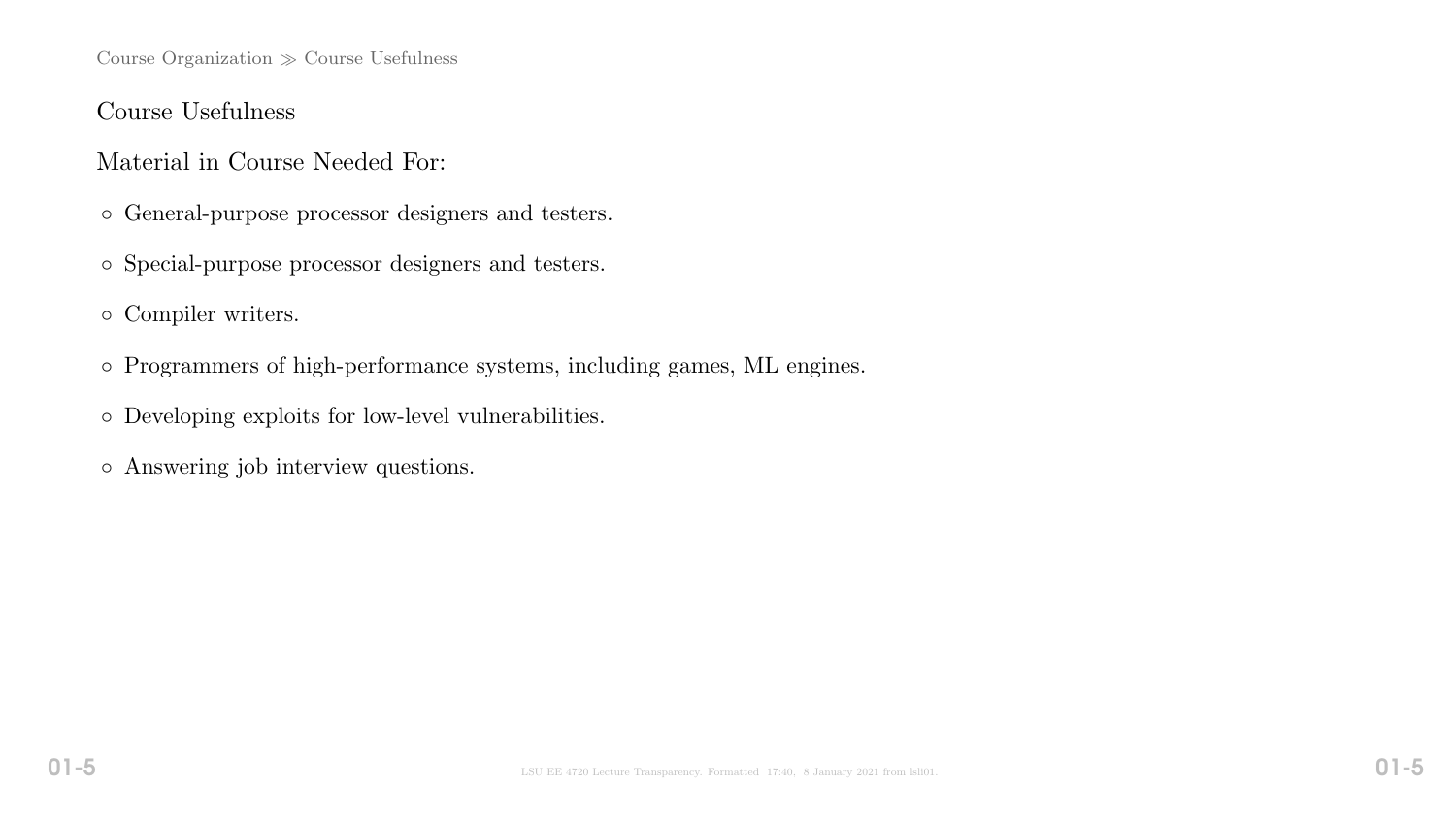Course Organization  $\gg$  Course Resources

## Course Resources

- Slides and other material via <https://www.ece.lsu.edu/ee4720/>
- Web site also has homework assignments, exams, grades, and other material.
- Announcements are on course home page and available as a Web (RSS) Feed.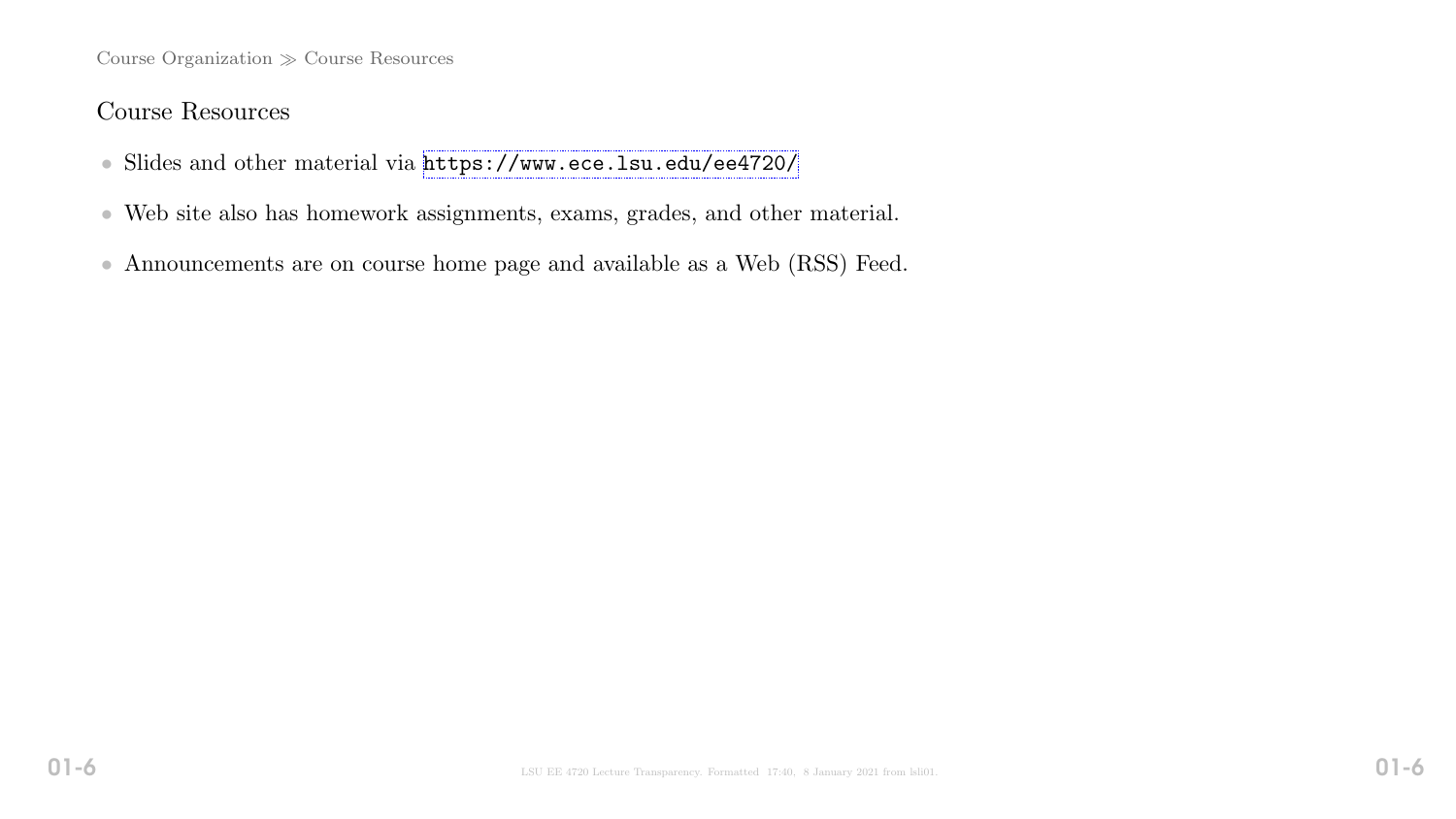# Instruction Set Architecture (ISA) Concept History

Key Concept: Split computer design into Architecture Design and Implementation.

# Quick (and Temporary) Definitions

## Instruction Set Architecture (ISA):

The Machine Language Examples: MIPS, Intel 64, Itanium, PowerPC.

## Implementation:

The Chip Examples: R4000, Intel i7, Athlon, G5.

An ISA can have multiple implementations . . . . . . sometimes developed decades apart.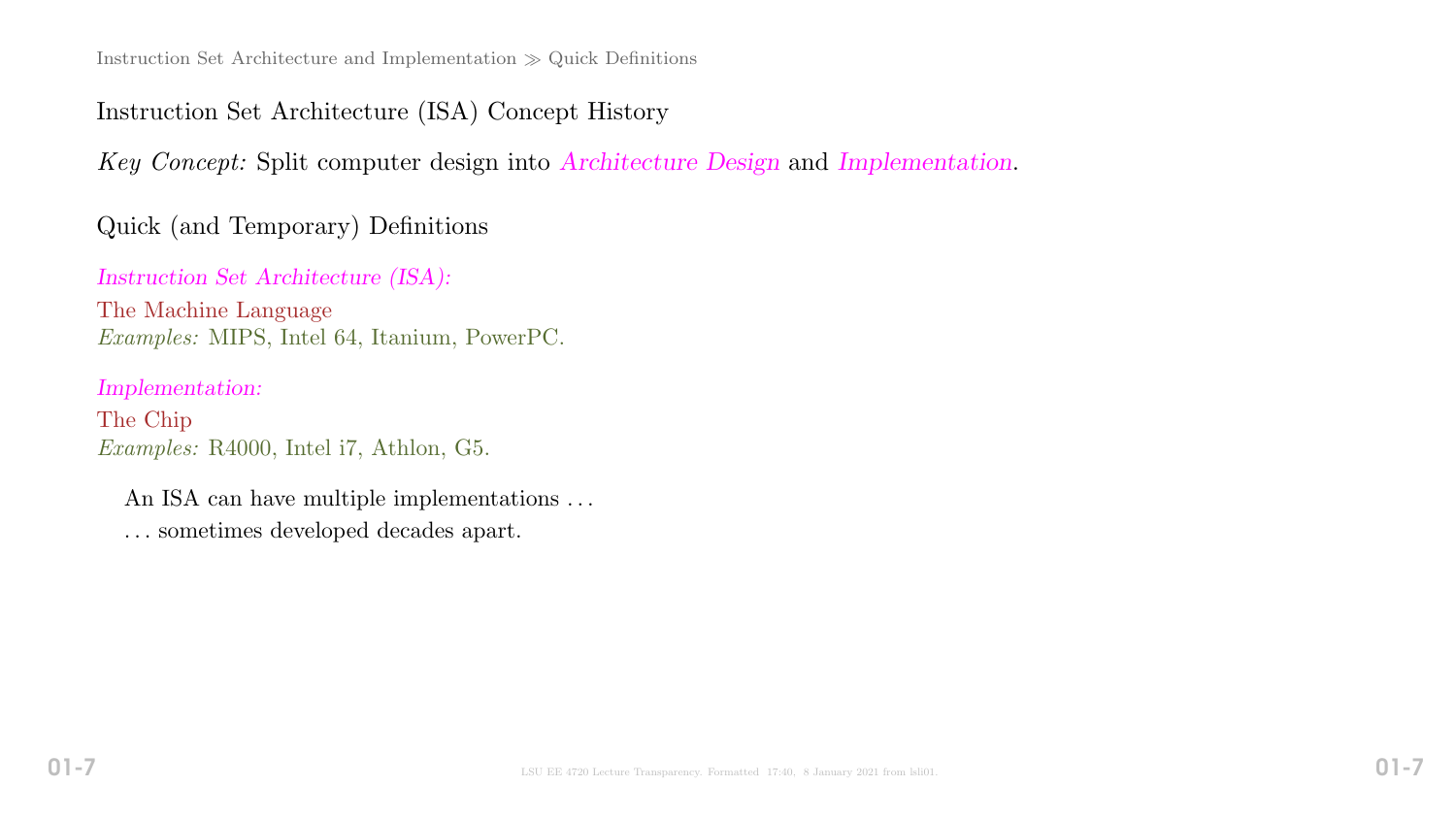Instruction Set Architecture and Implementation  $\gg$  ISA Concept Development  $\gg$  Early Computer Design

#### Early Computer Design

ISA and Implementation not considered totally separate things.

Start with requirements. (*E.g.*, Need division instructions.)

Develop processor hardware.

ISA is documentation of "implementation" (developed hardware).

Problems Faced by Early Computer Manufacturers

Realization that software development expensive & time-consuming.

Would like to offer past customers better machine that runs old software.

Engineers say a really better machine would break old software.

Marketing people rather not test customers' loyalty, so don't break sw.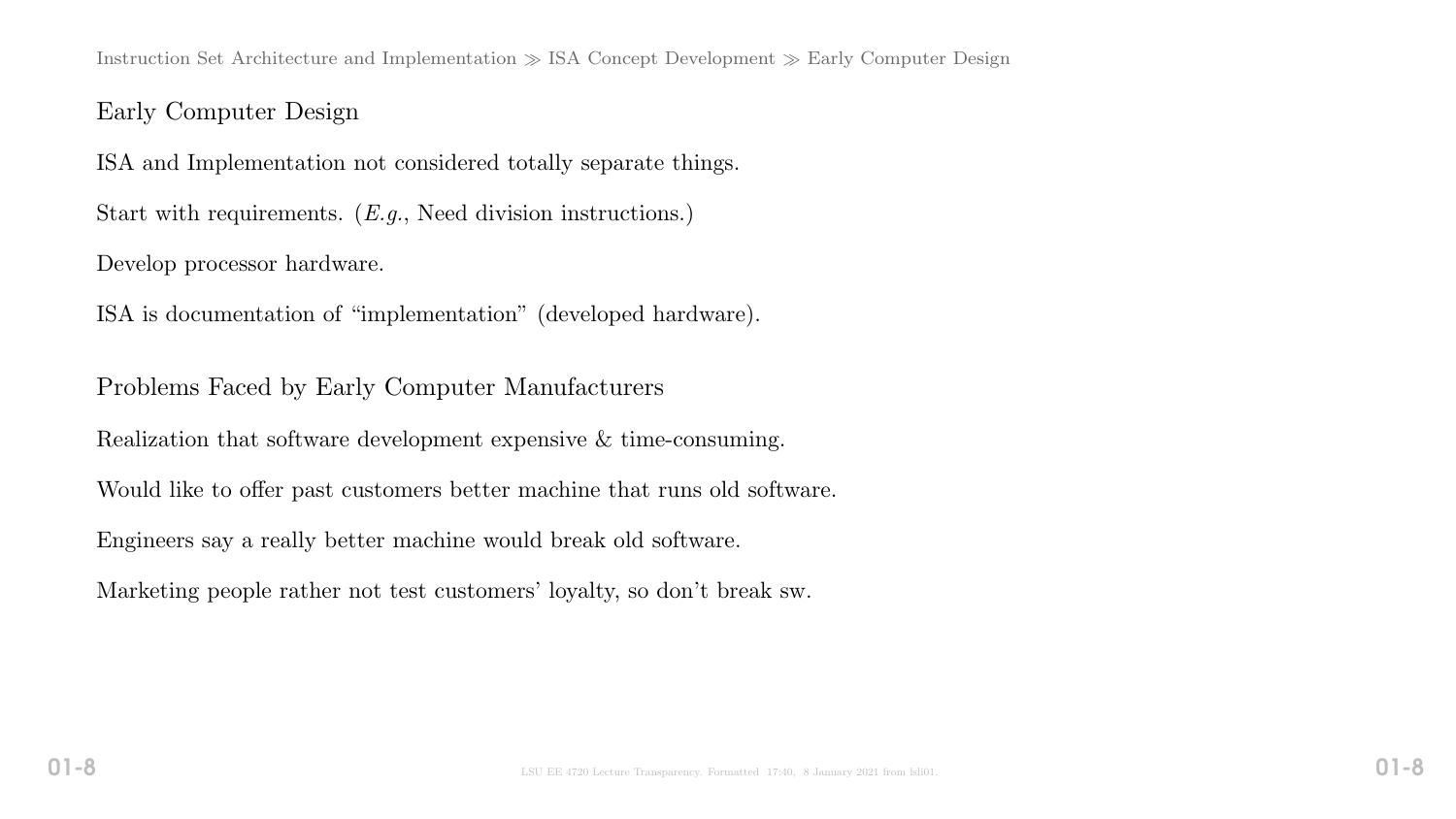Instruction Set Architecture and Implementation  $\gg$  ISA Concept Development  $\gg$  Modern ISA-then-Implementation Approach

## Modern ISA-then-Implementation Approach

Concept of ISA as distinct from implementation . . .

. . . crystallized by Amdahl, Blaauw, & Brooks [[1\]](#page-19-0) . . .

. . . when developing the IBM System/360

IBM wanted to develop implementations for different market segments . . . . . . such as entry-level, mid-range, etc.

They wanted a customer who bought and wrote software for an entry-level machine ... . . . to be able to upgrade to a mid-range machine . . .

. . . and run their software unmodified.

They also wanted that customer's software to run unmodified ... . . . on systems purchased years later.

To achieve this they carefully defined the System/360 ISA  $\dots$ . . . and made sure that all systems implemented this ISA.

System/360 developed in 1964 and its successors are still available ... . . . even in the year 2021.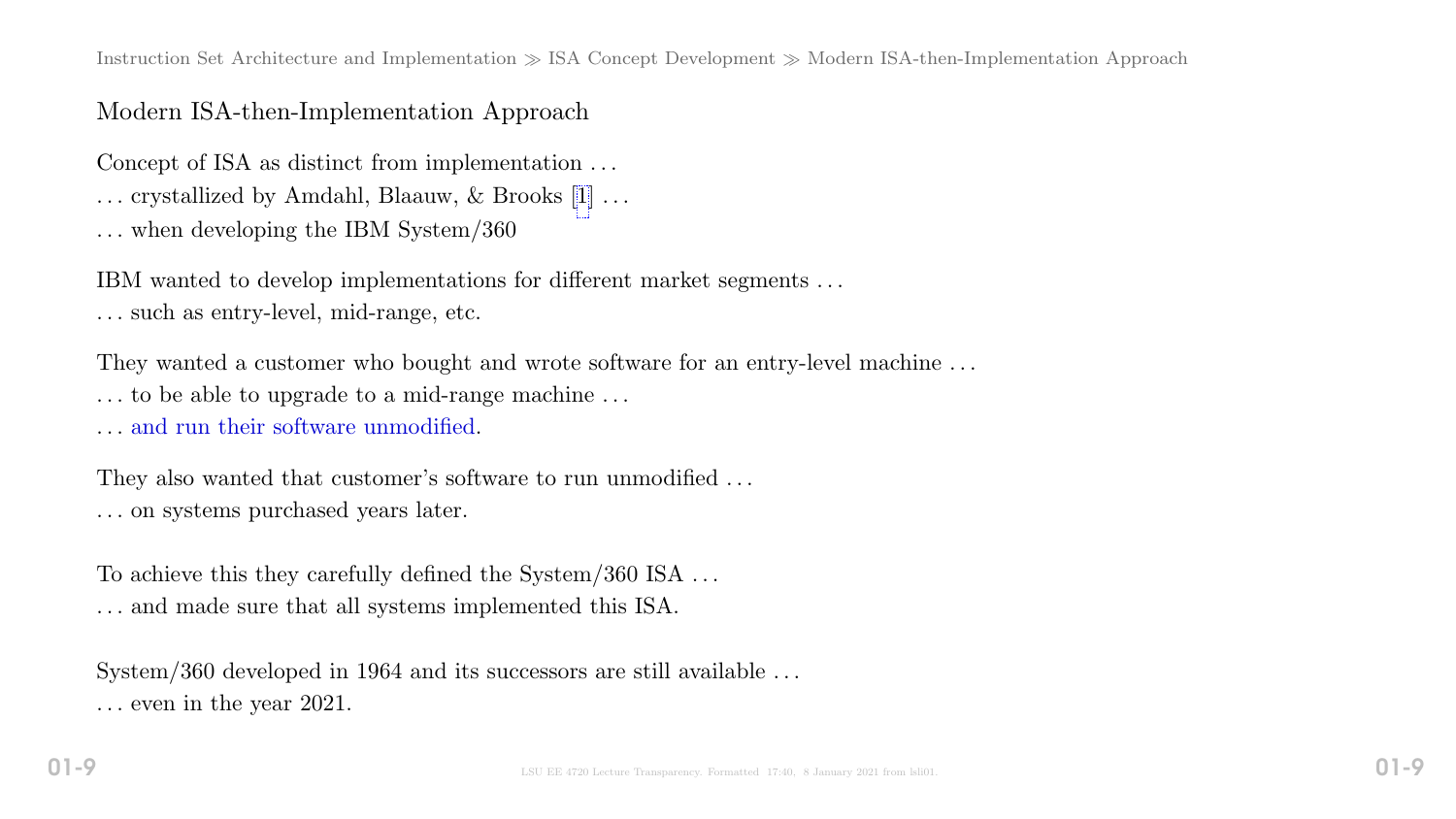Instruction Set Architecture and Implementation  $\gg$  Definitions

## Instruction Set Architecture (ISA): Precise definition of computer's instructions and their effects.

It's all that programmer needs to program machine.

It's all that hardware designer needs to design machine.

Implementation: [of an ISA] (noun) Hardware that executes instructions defined by the ISA.

Microarchitecture: Organization and features used for an implementation.

ISA and implementation descriptions at <https://www.ece.lsu.edu/ee4720/reference.html>.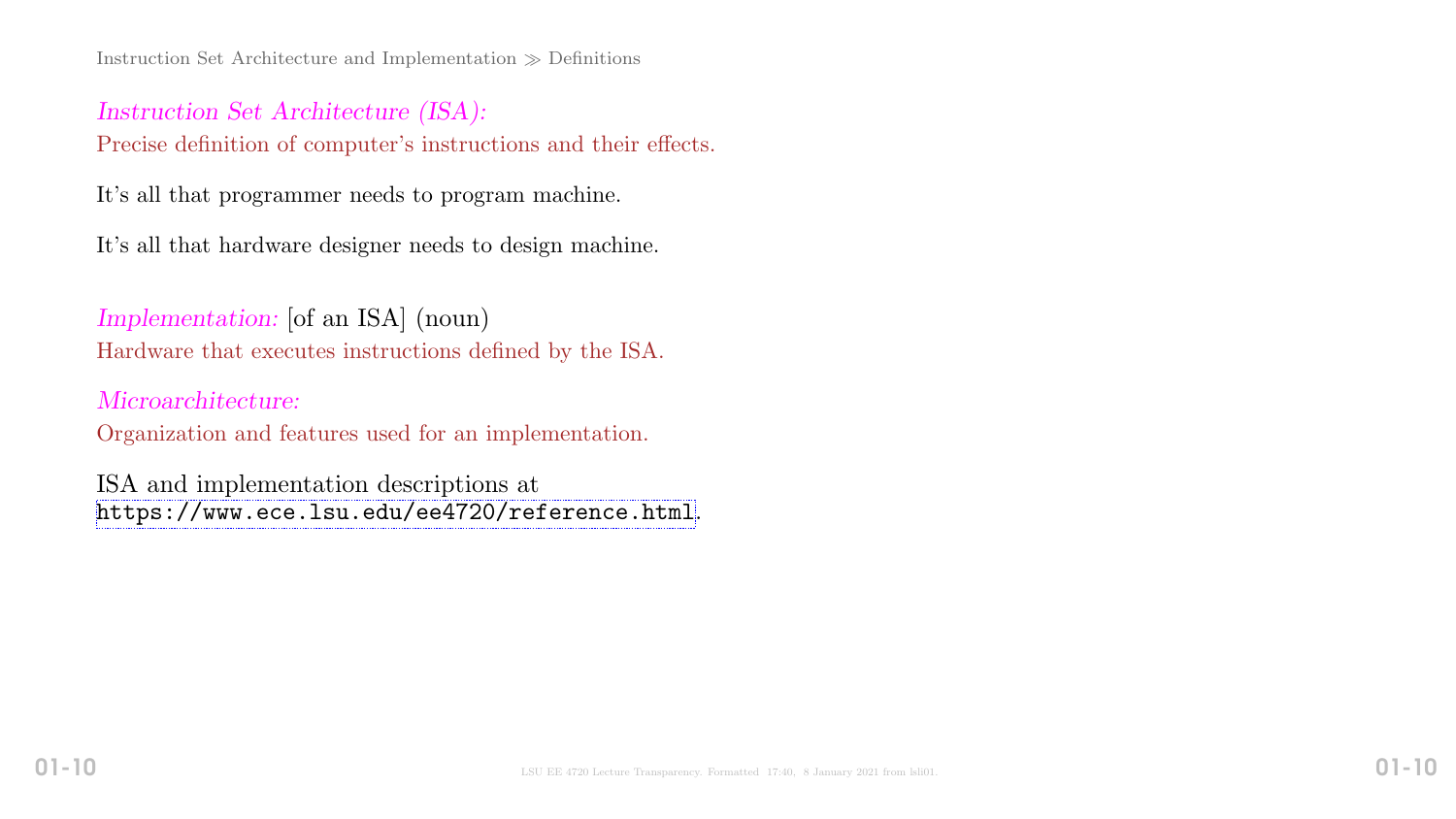Instruction Set Architecture and Implementation  $\gg$  What a Typical ISA Defines

#### What a Typical ISA Defines

Instructions. (Operations, encoding, etc.)

Data Formats (Integer, Floating Point, Vector/Packed)

Registers and Memory Organization.

Interrupts, exceptions, and traps.

Implementation-Dependent Features. (Memory control, custom features.)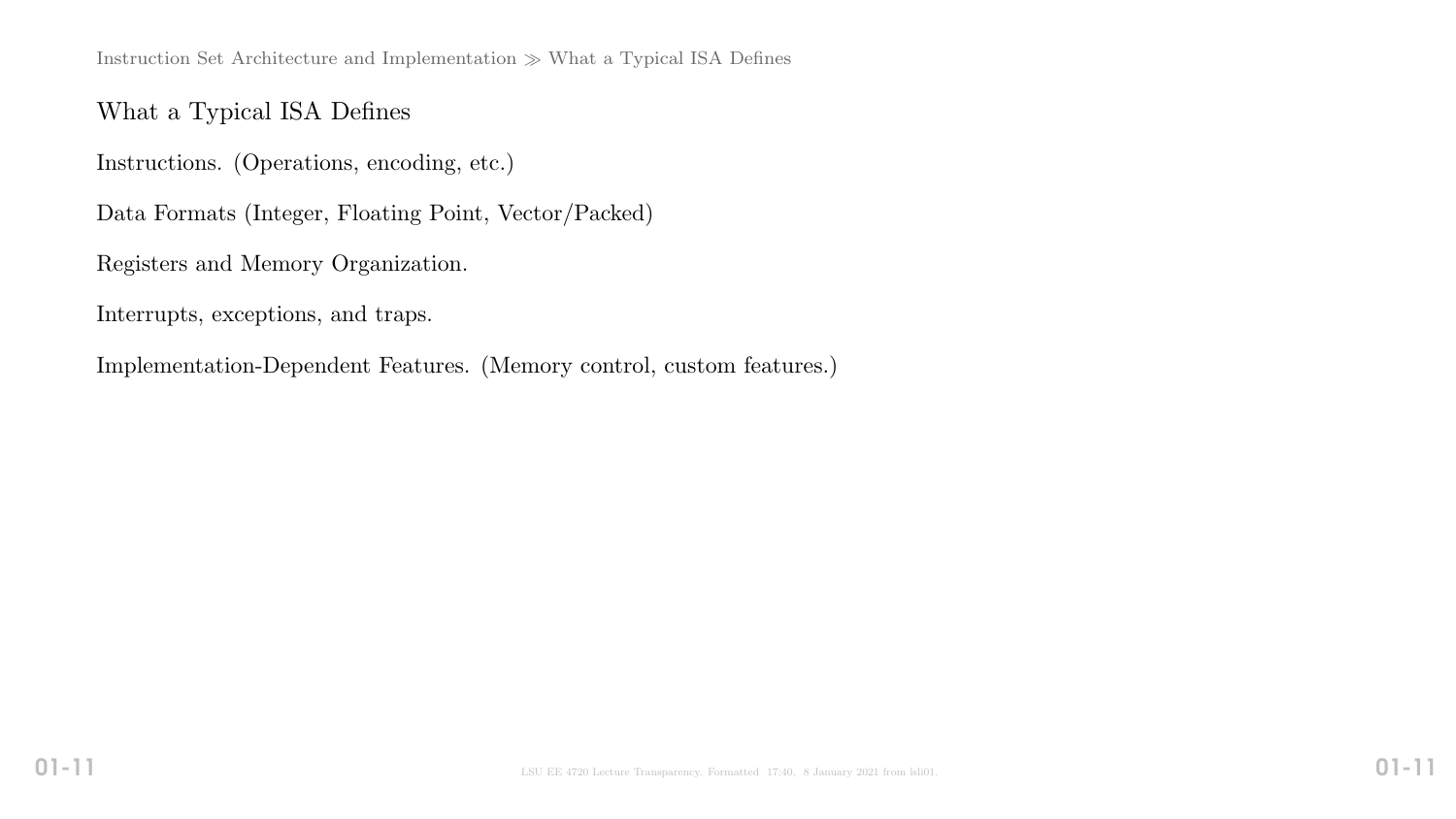Instruction Set Architecture and Implementation  $\gg$  ISA Design Goals

#### ISA Design Goals

- Define what program is. (Instructions and their encodings.)
- Define what program will do. (Data types, operations.)
- Clearly distinguish defined, undefined, and implementation-dependent behavior.
- Enable good first implementation.

Easy.

- Enable good future implementations.
	- Requires foresight: See future needs and technology (e.g., gates).
	- Requires discipline: Sacrifice first-implementation performance.
	- And maybe foolishness: Insufficient first-implementation sales.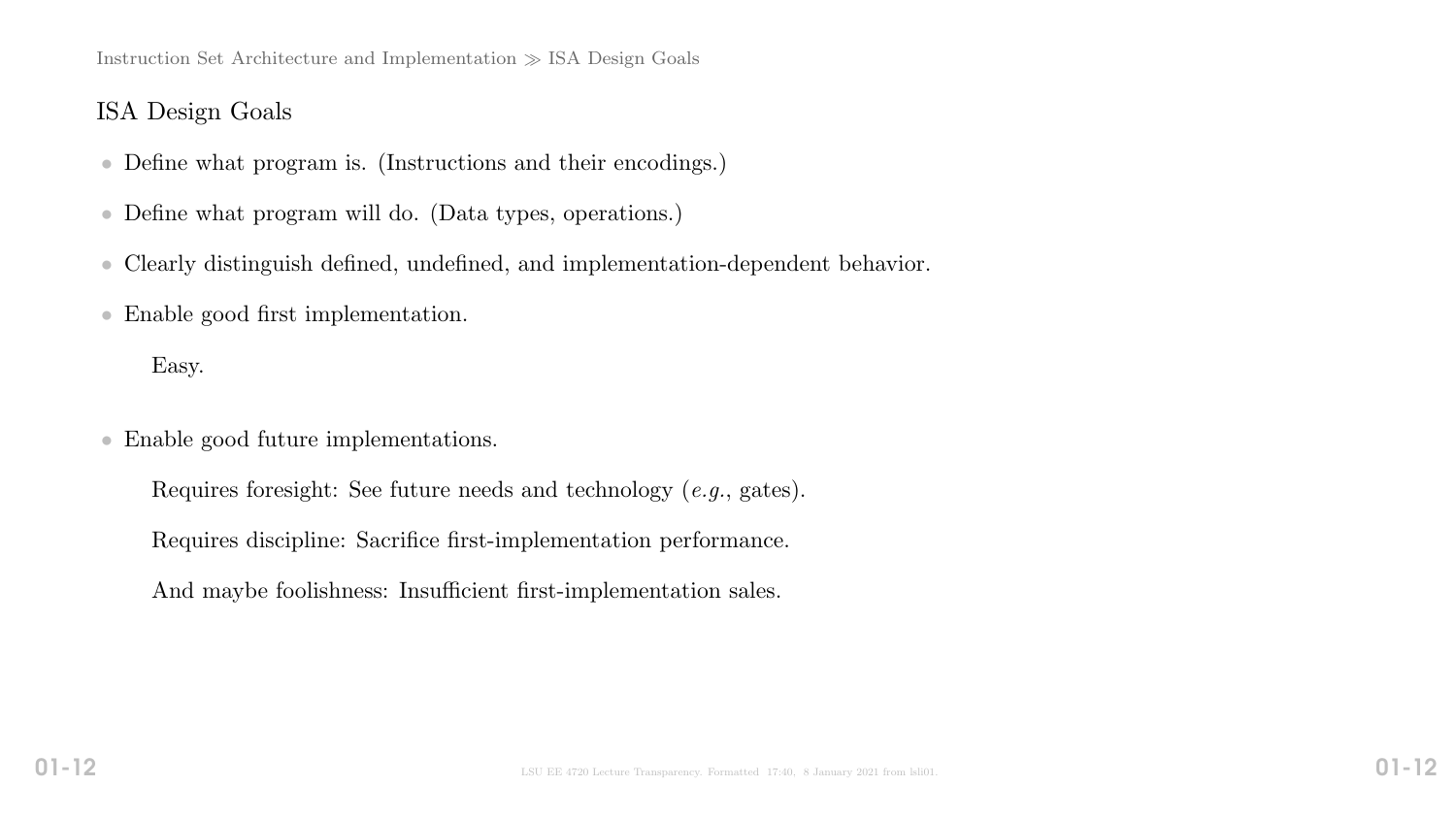## Examples of Bad (now) ISA Features

- Undefined FP rounding behavior. System/360
- Base + 16-Bit Offset Addressing. (IA-32)
- Not enough registers. (IA-32)
- Overly complex instructions. (VAX)

Bad features can be overcome by implementation. . . . . . especially if engineering budget is very large.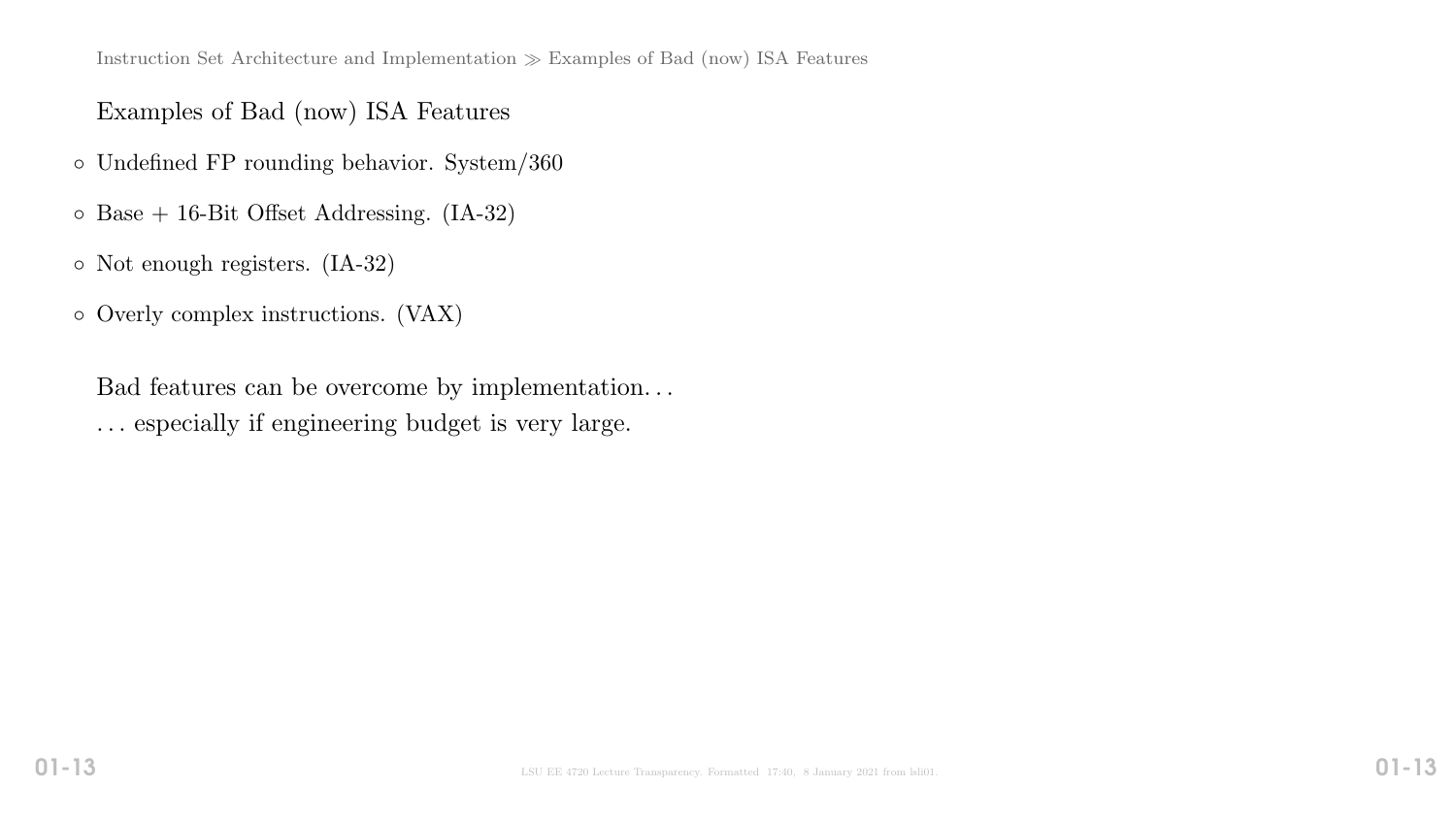Some Architectures and their Implementations  $\gg$  IBM System/360

Some Architectures and their Implementations

Architecture: IBM System/360

Developed in 1964 for large business computers.

Designers appreciated and popularized the difference between ISA and implementation.

First planned family of computers.

Very successful, successor machines still in use under name z/Architecture.

First Implementations: Model 30, Model 75.

Recent Implementation: z15.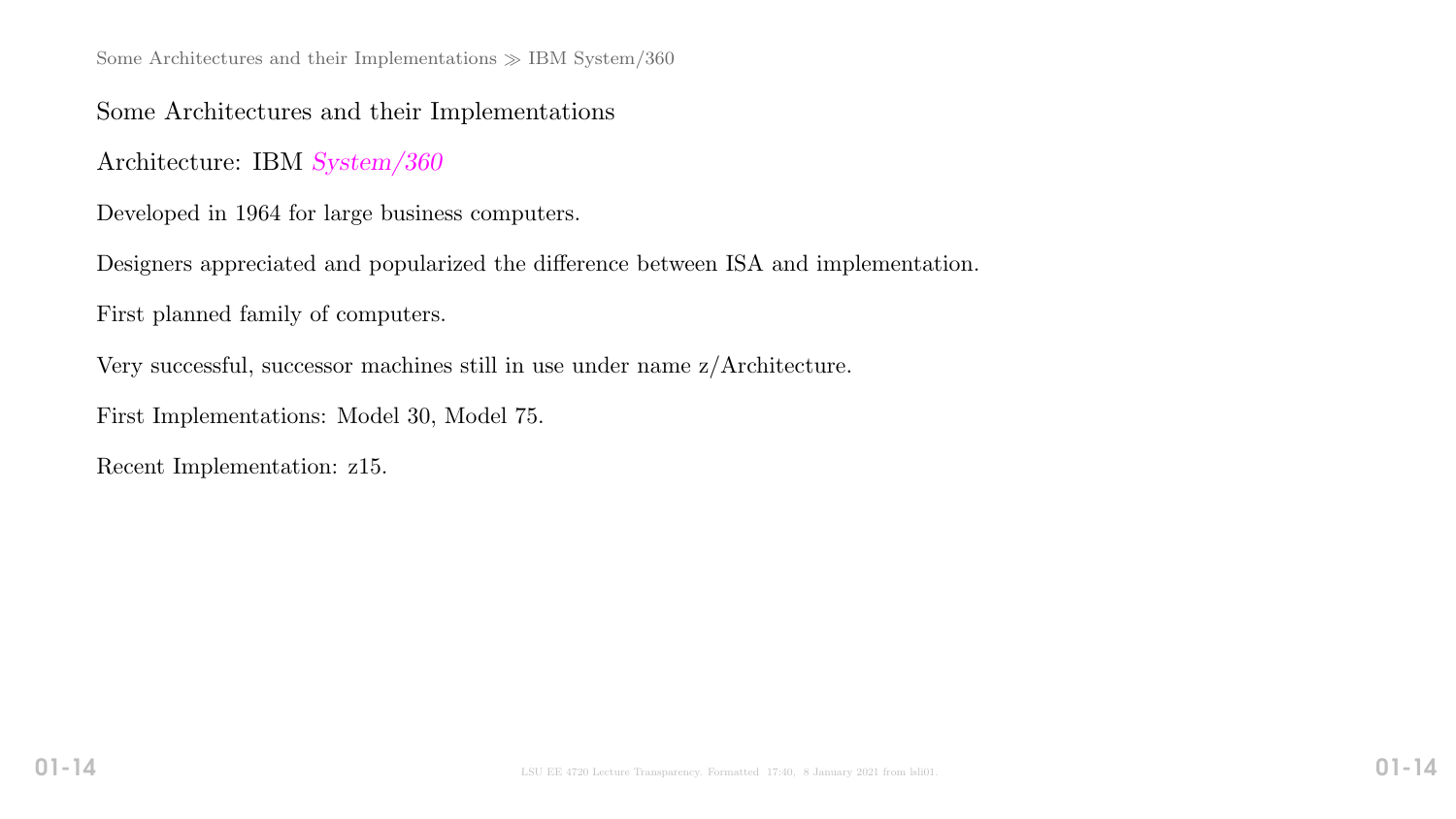Some Architectures and their Implementations  $\gg$  DEC VAX

Architecture: DEC VAX

Developed by the Digital Equipment Corporation.

First implementation: VAX 11/780, introduced in 1978.

Came to dominate minicomputer market in 1980s.

Single-chip implementations were developed but not successful.

Later DEC developed the Alpha ISA, more suitable to 1990s technology.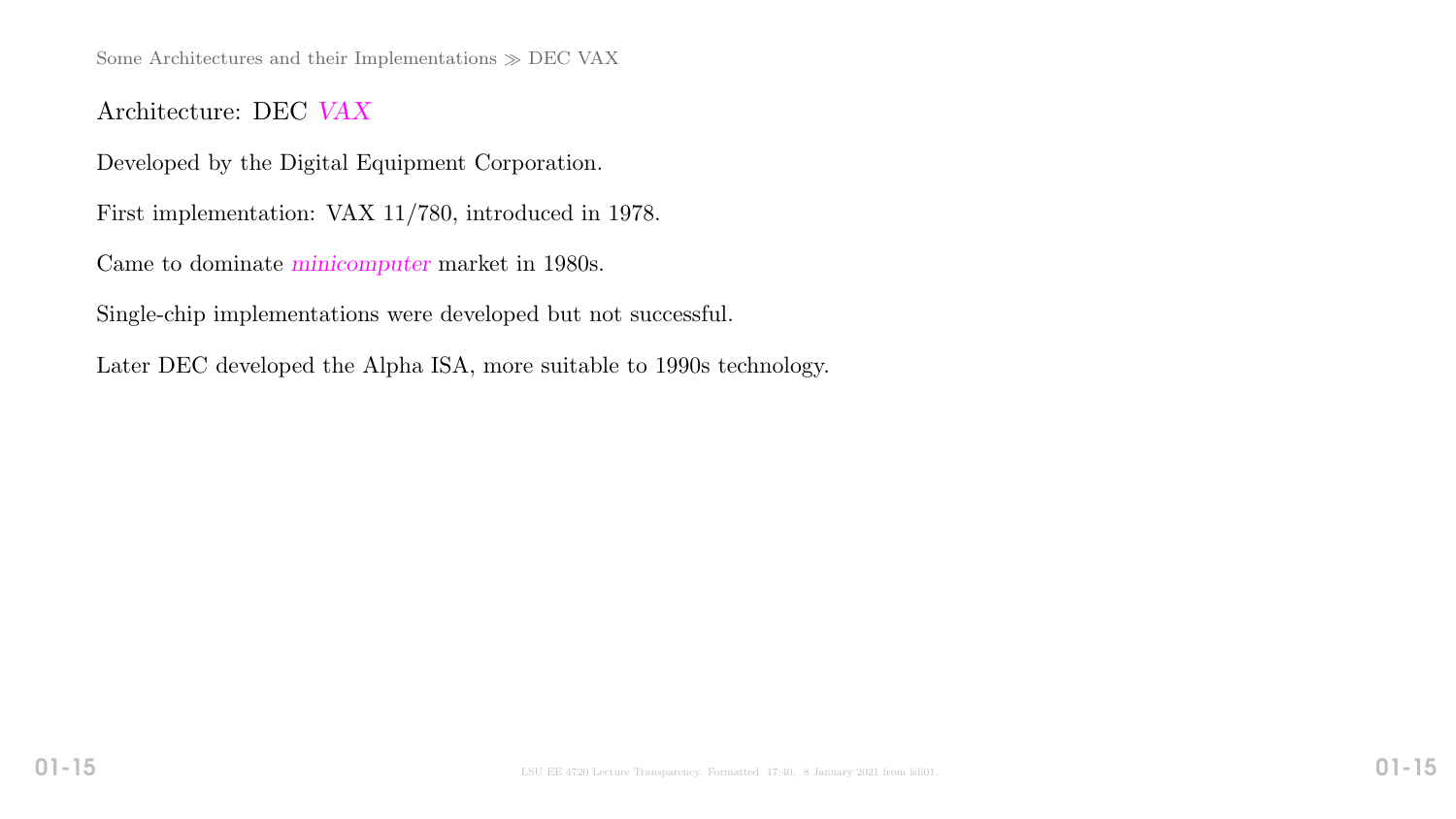#### Architecture: Intel IA-32 and Intel 64

Initially developed in 1978 for small systems.

First processor: 8086, implements small part of IA-32.

Major improvements in amount of memory addressable by subsequent chips, 80186, 80286 (1982).

The 80386 (1985) could host a modern 32-bit operating system.

Later chips implemented ISA extensions for multimedia and data movement ... . . . and continued to incorporate microarchitectural innovations.

80486 (1989), Pentium (1992), Pentium Pro (1995), Pentium II (1997), Pentium III (1999), Pentium 4 (2000), Core Duo (2006), Core i7 6gen (2015), Core i9-9980XE (2018). . .

Unlike System/360, the way it would be used was not forseen.

Includes unpopular features, such as small memory segments.

Nevertheless, implementations have competed well with modern ISAs.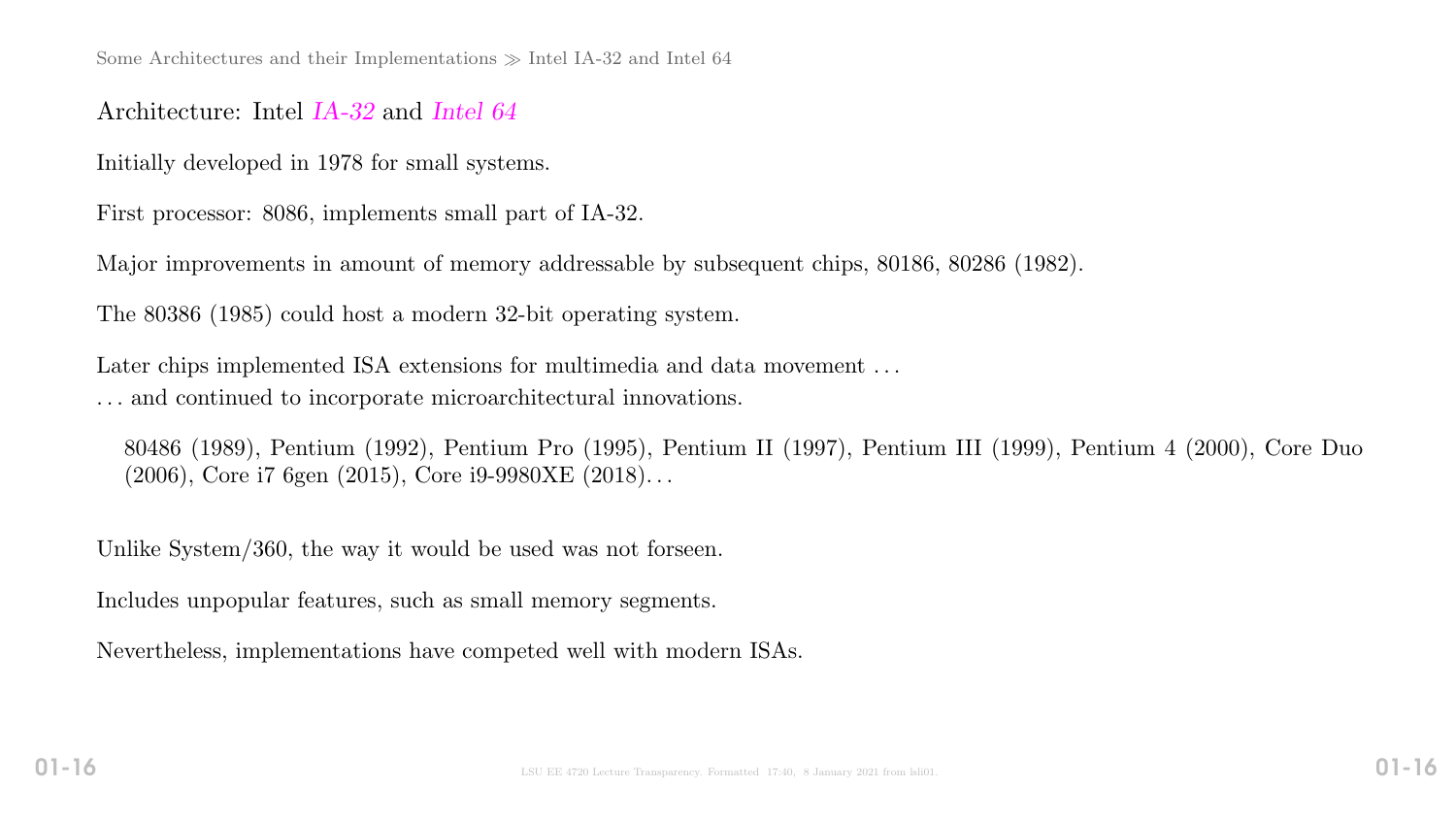Architecture: DEC (then Compaq, now HP) Alpha

An example of a RISC processor.

Designed for easy programming.

Designed for easy implementation.

RISC programs are larger than others, but run faster.

Developed for a 25-year lifetime.

First implementation: DECchip 21064 (1992).

Later implementations: 21264, 21364.

Implementations are usually the fastest processors.

Alas, Compaq plans to discontinue it.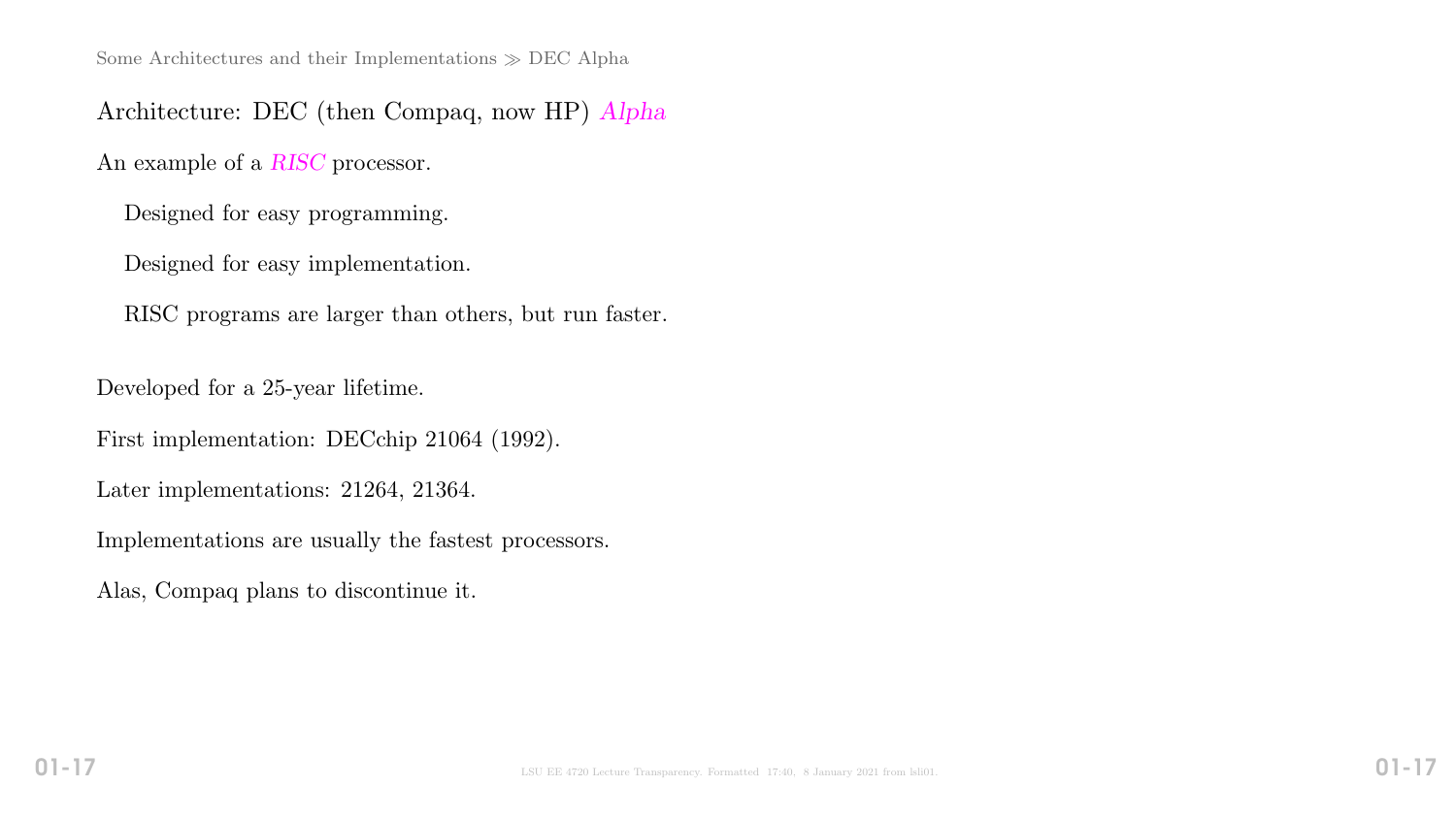Some Architectures and their Implementations  $\gg$  Intel Itanium

#### Architecture: *Itanium* (née IA-64)

First general purpose VLIW ISA.

ISA helps processor overcome problems in turn-of-the-century processors.

First implementation: Itanium (same name as architecture) (2000).

Radically different from other processors.

Did not succeed.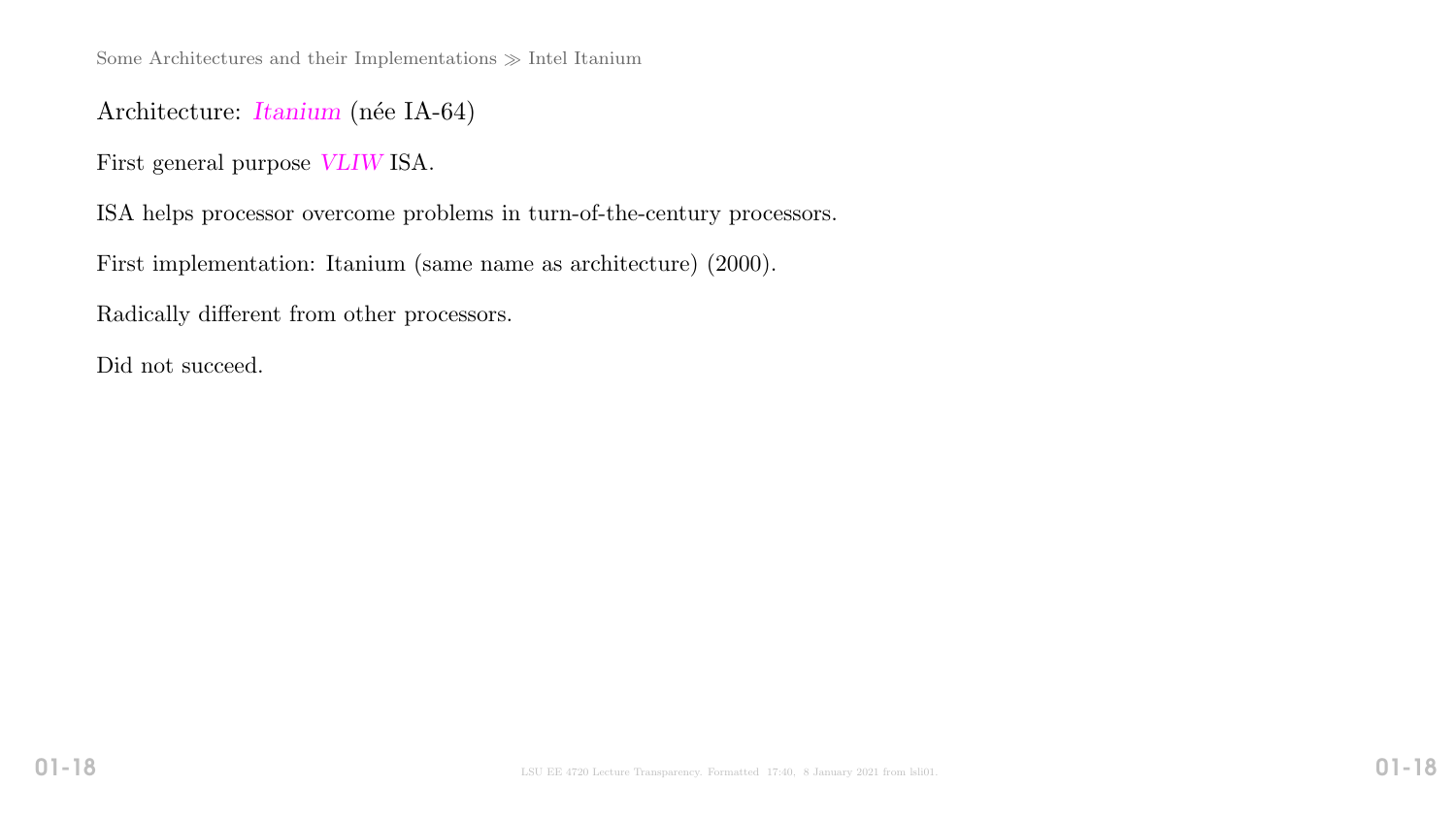This Course

#### This Course

ISA Features and Families

Reference ISA: MIPS 32

Families: RISC, CISC, VLIW

Features: Common to the semi-exotic.

Specific: SPARC, RISC-V, IA-32/Intel 64, Itanium, VAX, PowerPC, ARM A64, etc.

Microarchitecture (Implementation Techniques)

Basic Pipelining

Deep Pipelining, Superscalar, VLIW, Multicore.

Branch Prediction

Dynamic Scheduling (Out-of-order execution.)

Memory and Caches